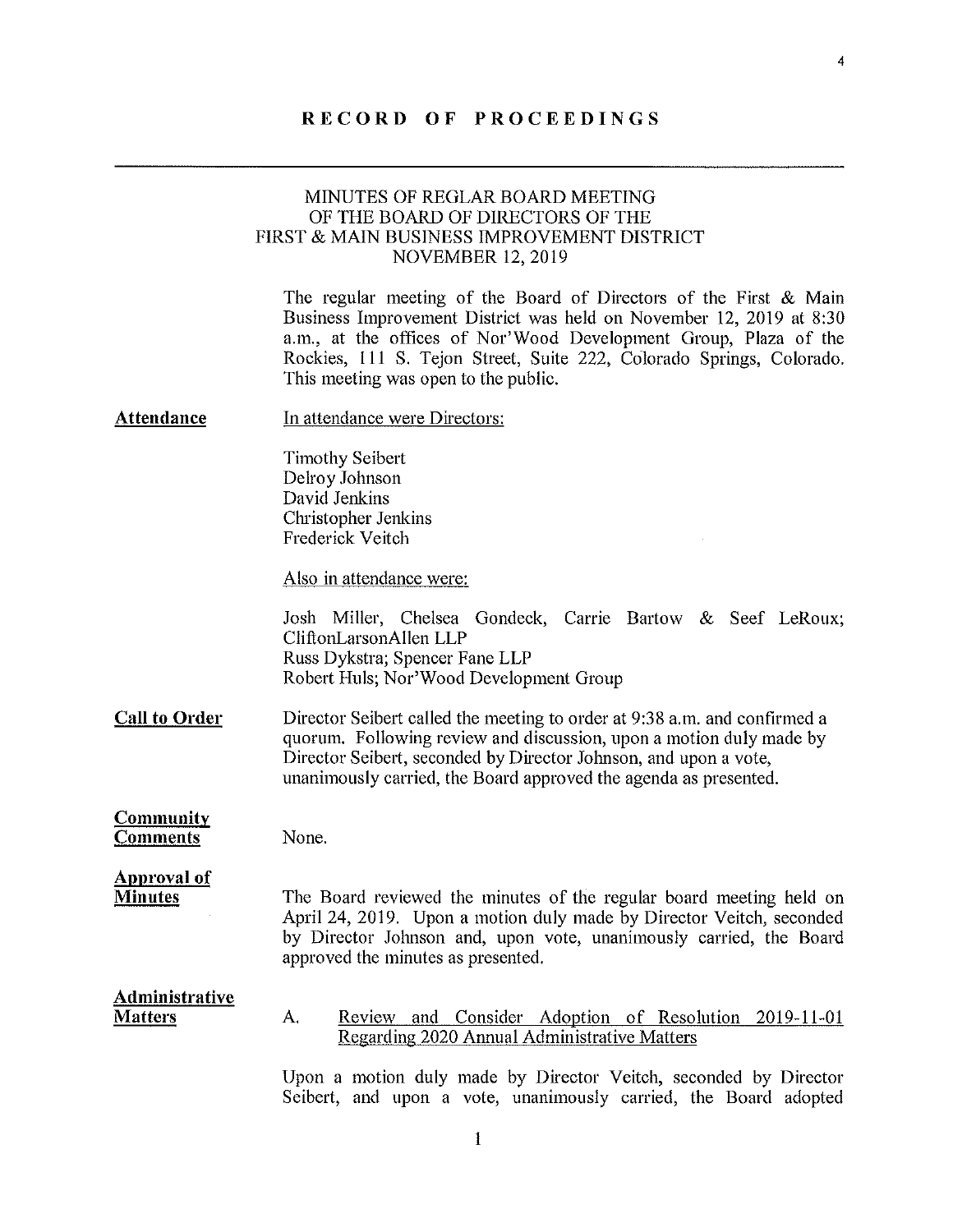|                                    |                 | Resolution 2019-11-01 Regarding 2020 Annual Administrative Matters.                                                                                                                                                                                                                    |
|------------------------------------|-----------------|----------------------------------------------------------------------------------------------------------------------------------------------------------------------------------------------------------------------------------------------------------------------------------------|
|                                    | <b>B.</b>       | Discuss 2020 Insurance Coverage                                                                                                                                                                                                                                                        |
|                                    |                 | Upon a motion duly made by Director Veitch, seconded by Director David<br>Jenkins, and upon a vote, unanimously carried, the Board approved the<br>2020 insurance coverage for the District.                                                                                           |
|                                    | $\mathcal{C}$ . | Review and Consider Approval of CORA Resolution 2019-11-02                                                                                                                                                                                                                             |
|                                    |                 | Upon a motion duly made by Director Veitch, seconded by Director<br>Johnson, and upon a vote, unanimously carried, the Board approved<br>CORA Resolution 2019-11-02.                                                                                                                   |
| <b>Financial</b><br><b>Matters</b> | A.              | <u>Review and Consider Acceptance of September 30, 2019</u><br>Unaudited Financial Statements and Cash Position as of November<br>2019                                                                                                                                                 |
|                                    |                 | Ms. Bartow reviewed with the Board. Following discussion, upon a<br>motion duly made by Director Seibert, seconded by Director Johnson, and<br>upon a vote, unanimously carried, the Board accepted the September 30,<br>2019 Unaudited Financial Statements and Cash Position Report. |
|                                    | <b>B.</b>       | Review and Consider Approval of 2019 Audit Engagement Letter<br>with BiggsKofford                                                                                                                                                                                                      |
|                                    |                 | Upon a motion duly made by Director Seibert, seconded by<br>Director David Jenkins, and upon a vote, unanimously carried, the<br>approved the 2019 Audit engagement<br>letter<br>with<br>Board<br>BiggsKofford.                                                                        |
|                                    | C.              | <b>Conduct Public Hearing and Consider Amendment to 2019</b><br>Budget; Consider Adoption of Resolution 2019-11-03, Amend<br>Regarding                                                                                                                                                 |
|                                    |                 | Director Seibert opened the public hearing at 9:44 a.m.                                                                                                                                                                                                                                |
|                                    |                 | Director Seibert closed the public hearing at 9:45 a.m.                                                                                                                                                                                                                                |
|                                    |                 | There were no public comments.                                                                                                                                                                                                                                                         |
|                                    |                 | Ms. Bartow noted that a 2019 amendment was not necessary.                                                                                                                                                                                                                              |
|                                    | D.              | Conduct Public Hearing to Consider Adoption of 2020 Budget,<br>Appropriate Expenditures and Set Mill Levy; Consider Adoption                                                                                                                                                           |
|                                    |                 |                                                                                                                                                                                                                                                                                        |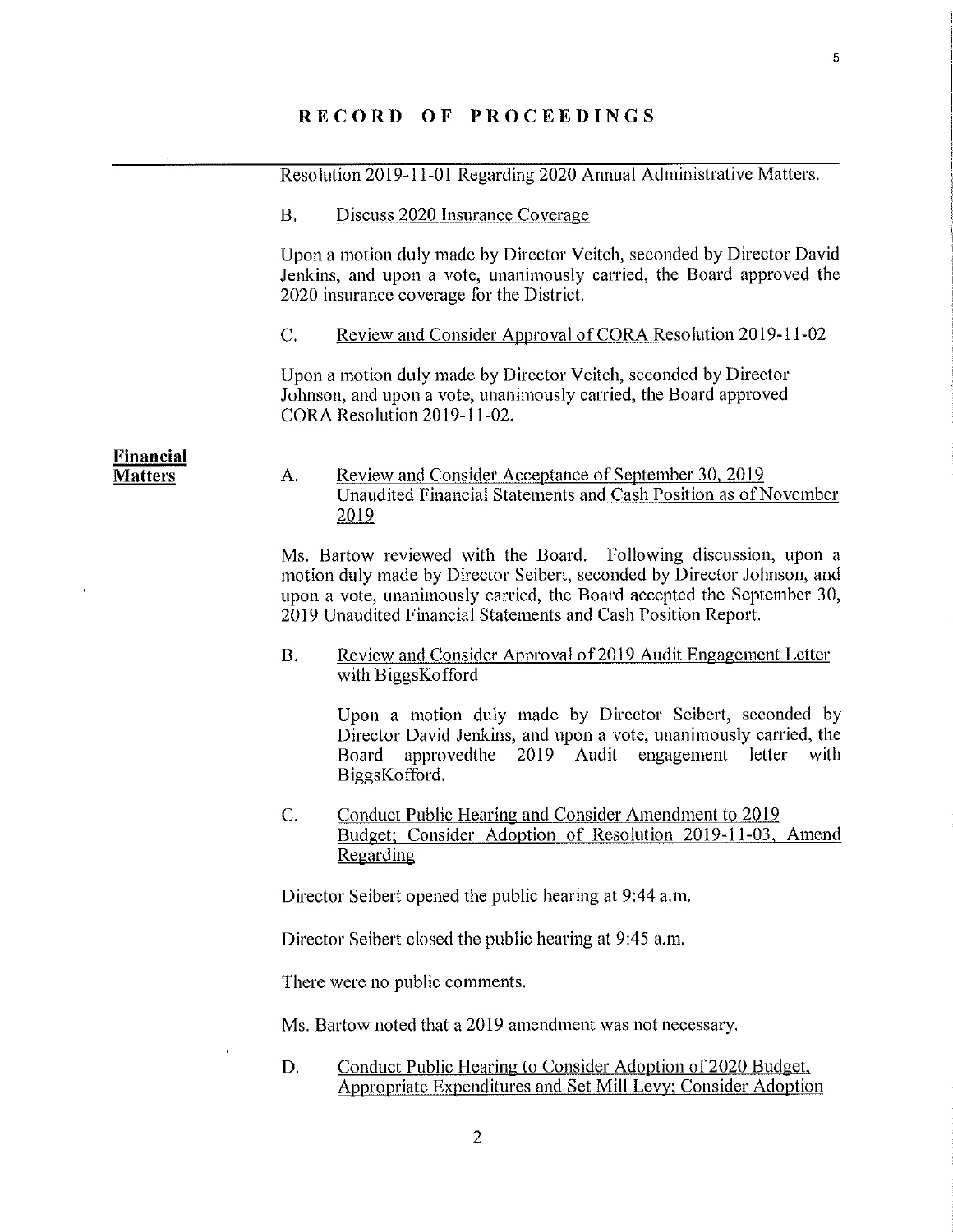### RECORD OF PROCEEDINGS

of Resolution 2019-11-04 to Adopt 2020 Budget, Appropriate Expenditures and Set Mill Levy

Director Seibert opened the public hearing at 9:46 a.m.

Director Seibert closed the public hearing at 9:47 a.m.

Ms. Bartow reviewed the 2020 Budget with the Board. After discussion, upon a motion duly made by Director Johnson, seconded by Director Veitch, and upon a vote, unanimously carried, the Board approved the 2020 Budget, Appropriate Expenditures and Set Mill Levy, and adopted Resolution 2019-11-04 to Adopt 2020 Budget, Appropriate Expenditures and Set Mill Levy.

### Legal Matters A, Review and Consider Approval of Resolution 2019-11-05 Calling May 5. 2020 Regular Election for Directors

Upon a motion duly made by Director Veitch, seconded by Director Johnson, and upon a vote, unanimously carried, the Board approved Resolution 2019-11-05 Calling May 5, 2020 Regular Election for Directors.

## B. Review and Approve Resolution 2019-11-06 Regarding Online Notice of Public Meetings

Upon a motion duly made by Director Veitch, seconded by Director Johnson, and upon a vote, unanimously carried, the Board approved Resolution 2019-11-06 Regarding Online Notice of Public Meetings.

C. Review and Consider Approval of Resolution 2019-11-07 Providing for Directors' Exclusion from Workers Compensation Coverage

Upon a motion duly made by Director Veitch, seconded by Director Johnson, and upon a vote, unanimously carried, the Board approved Resolution 2019-11-07 Providing for Directors' Exclusion from Workers Compensation Coverage.

#### **Other Items** None.

### Adiournment There being no further business to come before the Board, upon a motion duly made by Director Veitch, seconded by Director Johnson, and, upon vote, unanimously carried, the Board adjourned the meeting at 9:55 am.